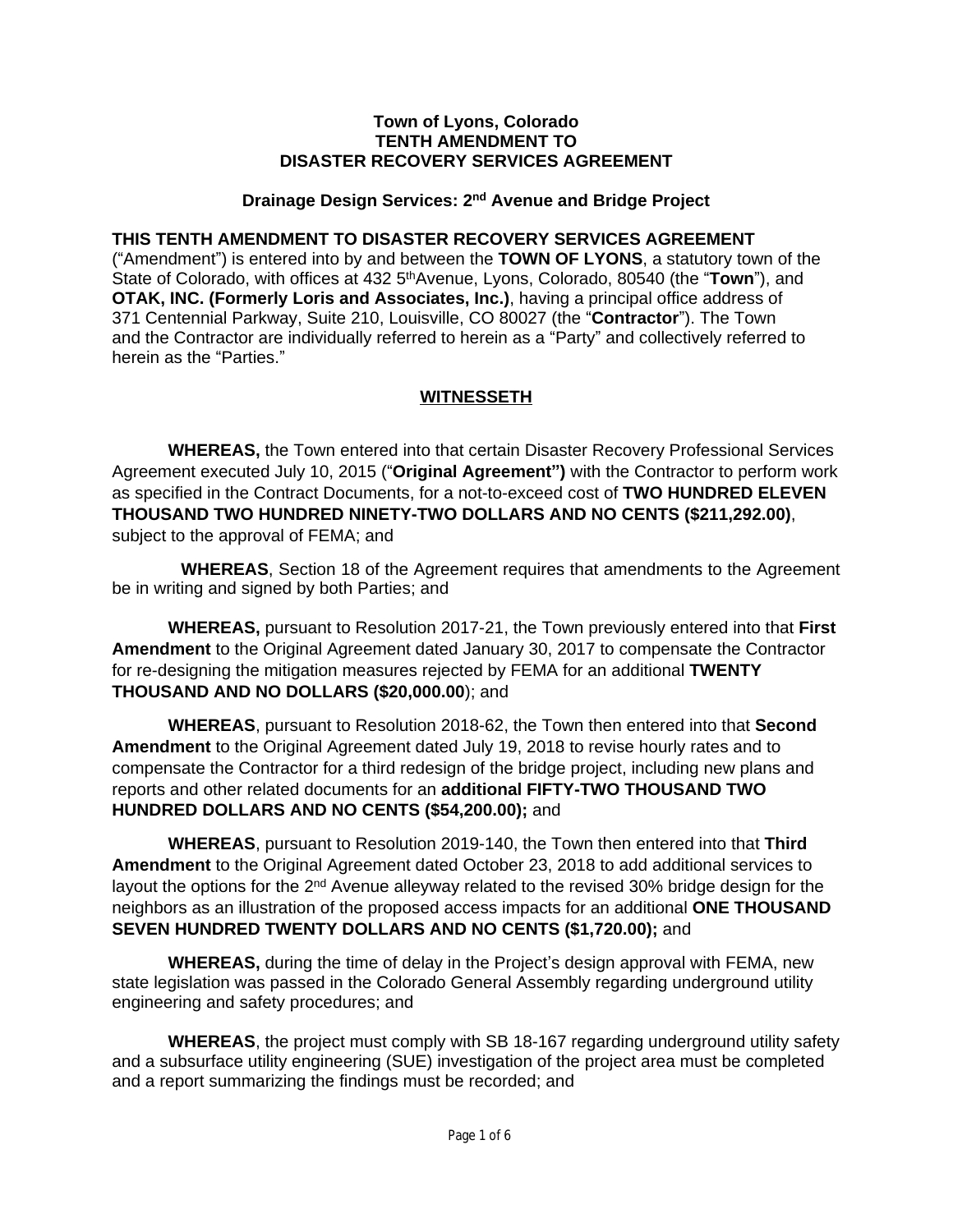**WHEREAS**, the Town then entered into that **Fourth Amendment** to the Original Agreement dated December 10, 2019 to include Subsurface Utility Engineering work and additional construction oversight add services in which the contract total amount was increased by **FORTY-THREE THOUSAND SEVEN HUNDRED THIRTY DOLLARS AND NO CENTS (\$43,730.00)**; and

**WHEREAS,** during the time of delay in the Project's design approval with FEMA (from 2016 to 2019), the endangered species habitat (Preble's Meadow Jumping Mouse), wetlands/ Waters of the US (WUS) and the overall environment within the project area have naturally changed over time, therefore the initial data collected in 2015 needed to be verified and updated in order to meet the 404 permit application requirements, and to allow the completion of the project's original scope of work; and

**WHEREAS,** pursuant to Resolution 2019-140 dated October 21, 2019, the Parties then entered into that **Fifth Amendment** to the Original Agreement with the Contractor for an environmental update which increased the contract total by **FOUR THOUSAND EIGHT HUNDRED EIGHTY-NINE DOLLARS AND NO CENTS (\$4,889.00);** and

**WHEREAS,** pursuant to Resolution 2020-67 dated April 20, 2020, the Parties then entered into that **Sixth Amendment** to the Original Agreement with the Contractor to complete the scope of work and new design standards set forth in the new CDOT bridge codes and engineering standards due to an unavoidable lapse in time between the initial 30% design submittal (2017) and 90% design submittal (2020), including design services, bid assistance, construction administration, SUE field work, billing rate updates, schedule and scope adjustments which increased the contract total by **SEVENTY- NINE THOUSAND SIX HUNDRED FORTY-ONE DOLLARS AND NO CENTS (\$79,641.00);** and

**WHEREAS,** pursuant to Resolution 2020-81 dated May 18, 2020, the Parties then entered into that **Seventh Amendment** to the Original Agreement with the Contractor to revise the design for stairs to provide access for a property owner for an additional **SIX THOUSAND NINE HUNDRED SIXTY-SEVEN DOLLARS AND NO CENTS (\$6,967.00)**; and

**WHEREAS,** pursuant to Resolution 2020-122 dated August 6, 2020, the Parties then entered into that **Eighth Amendment** to the Original Agreement with the Contractor to 1) add services including private property easement support, hydraulic support, environmental support, and electrical undergrounding design, 2) add CDBG-DR provisions to the contract, and 3) add a contract termination date of April 30, 2021 for an increase to the contract of **TWENTY-NINE THOUSAND THREE HUNDRED FORTY-THREE DOLLARS AND NO CENTS (\$29,343.00)**; and

**WHEREAS,** pursuant to Resolution 2021-15 dated January 21, 2021, the Parties then entered into that **Ninth Amendment** to the Original Agreement with the Contractor to realign the proposed storm sewer for an increase to the contract of **EIGHT THOUSAND FOUR HUNDRED FIFTY-SEVEN DOLLARS AND NO CENTS (\$8,457.00)**; and

**WHEREAS,** the Contractor requires another amendment to the Original Agreement in order extend the term to July 31, 2021 and to add scope to the Construction Administration budget as shown in **Exhibit A** for an increase to the contract by **NINETEEN THOUSAND EIGHT HUNDRED EIGHTY-THREE DOLLARS AND NO CENTS (\$19,883.00)** for a total notto-exceed contract amount of **FOUR HUNDRED SEVENTY-EIGHT THOUSAND ONE**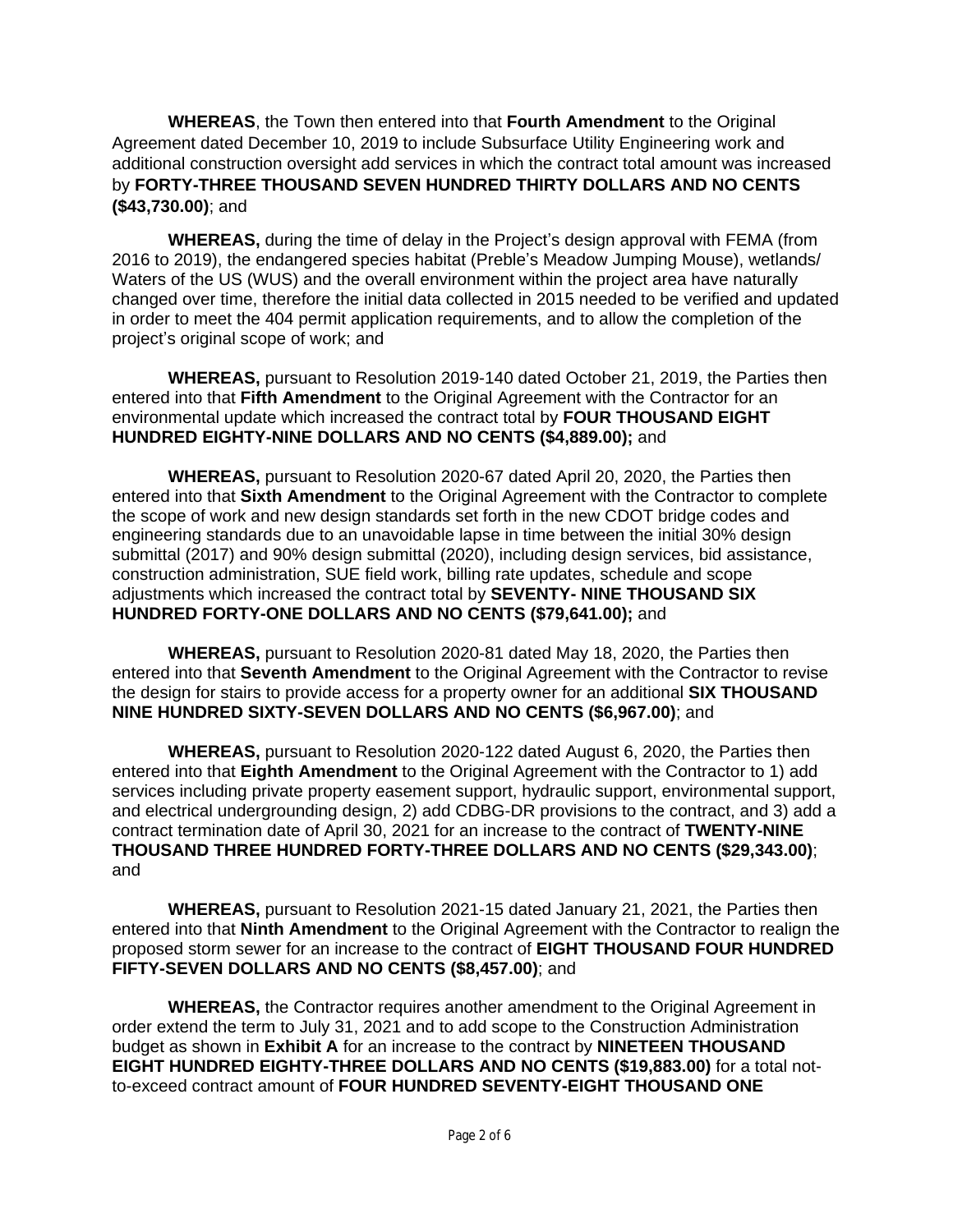#### **HUNDRED TWENTY-TWO DOLLARS AND NO CENTS (\$478,122.00) ("Tenth Amendment")**;

**NOW, THEREFORE**, in consideration of the mutual covenants and agreements of the Parties hereto, and other good and valuable consideration, the receipt and adequacy of which are hereby acknowledged, the Parties agree as follows:

- **1. Recitals.** The foregoing recitals are true and correct and are incorporated herein by this reference as though set forth in full.
- **2. Original Terms and Conditions.** Except as amended herein, the original terms and conditions of the Original Agreement remain in full force and effect.
- **3. Scope of Work.** The Original Agreement is hereby amended by adding the documents that indicate the new revised fee schedule for the Project as set forth specifically in documents attached hereto as **Exhibit A** and incorporated herein by reference.
- **4. Term.** Section 3 of the Agreement, entitled "Term of Agreement," is hereby amended to read in full as follows:

This Agreement shall be effective on the day of full signature execution and shall terminate at the earlier of the date on which all obligations of the parties have been met (to include all Services have been completed) or **11:59 p.m. on 31st day of July, 2021**, or on a prior date of termination as may be permitted by this Agreement; provided, however, that the Parties may mutually agree in writing to extend the term of this Agreement, subject to annual appropriation. Those provisions that survive termination, to include the indemnification obligations and any warranty obligations, shall remain in effect past termination.

**5. Contract Sum and Payment.** The second sentence of Section 2.A of the Original Agreement is hereby amended to read as follows:

"Compensation to be paid hereunder, inclusive of all reimbursable expenses estimated at 1.5% of the total design fee, shall not exceed **FOUR HUNDRED SEVENTY-EIGHT THOUSAND ONE HUNDRED TWENTY-TWO DOLLARS AND NO CENTS (\$478,122.00)** unless such amendment is amended in accordance with the amendment requirements of this Contract."

- **6.**
- **7. Force and Effect of Amendment.** Notwithstanding anything in the Original Agreement to the contrary, the Original Agreement shall be amended such that all references in the Original Agreement to "Agreement" shall refer to the Original Agreement as amended by this Tenth Amendment.
- **8. Conflict.** This Tenth Amendment is and shall be construed as part of the Original Agreement. In case of any inconsistency between this Tenth Amendment and the Original Agreement, the provisions containing such inconsistency shall be reconciled with one another to the maximum extent possible, and then to the extent of any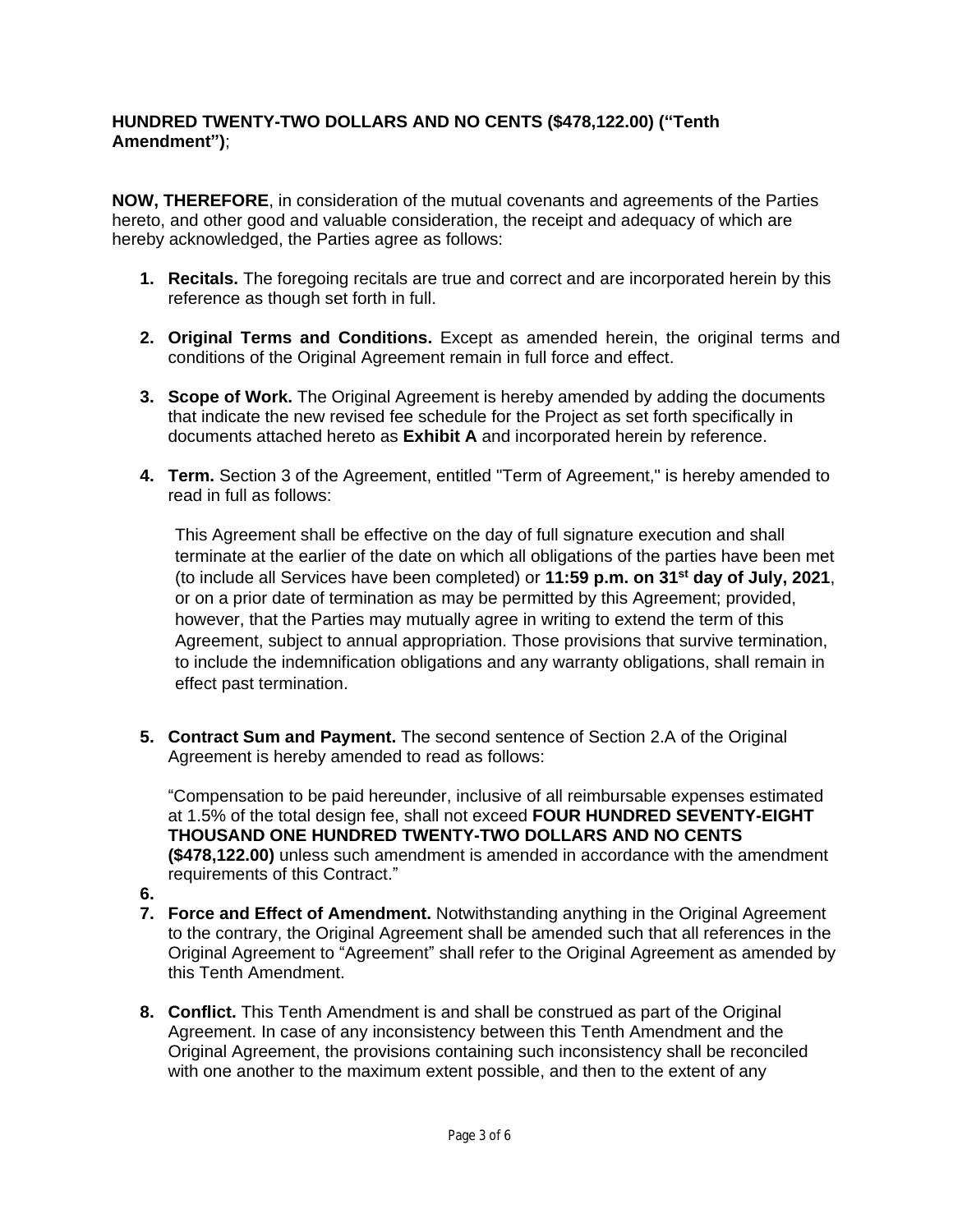remaining inconsistency, the terms of this Tenth Amendment shall control.

**9. Counterparts; Facsimile or Electronic Signature; Authority.** The Parties hereto agree that this Tenth Amendment may be executed in multiple counterparts which, when signed by all parties, shall constitute a binding agreement. The Parties further agree that this Tenth Amendment may be executed by facsimile or electronic signature, and that any facsimile or electronic signature shall be binding upon the Party providing such signature as if it were the Party's original signature.

**IN WITNESS WHEREOF,** the Parties have executed this **Tenth Amendment** to this DISASTER RECOVERY SERVICES AGREEMENT, to be effective as of the date of mutual execution by the Parties. By the signature of its representatives below, each party affirms that it has taken all necessary action to authorize said representative to execute this TENTH Amendment.

SIGNATURE PAGE FOLLOWS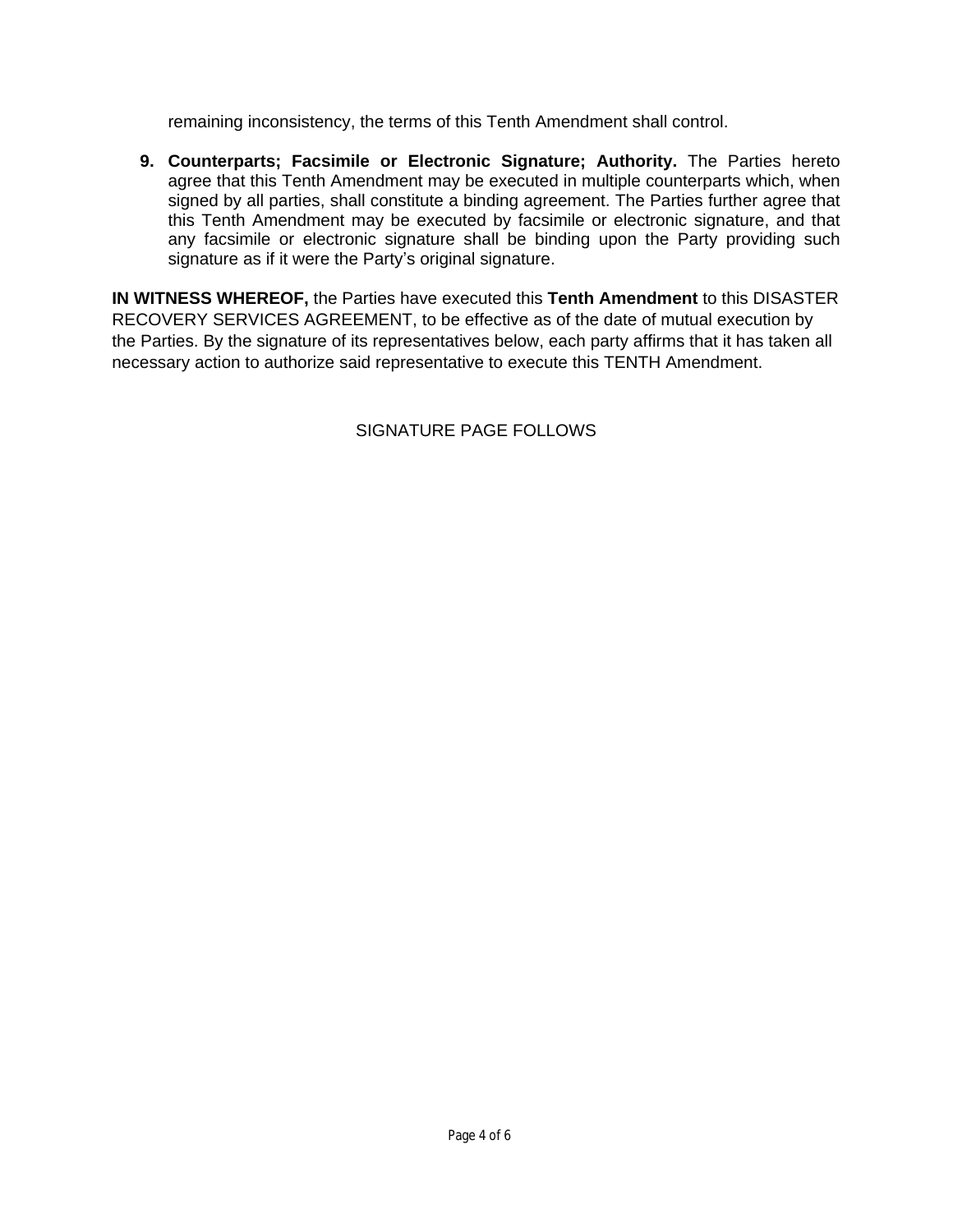### **THIS TENTH AMENDMENT TO THE DISASTER RECOVERY SERVICES AGREEMENT is executed and made effective as provided above.**

## **TOWN OF LYONS, COLORADO**:

| ATTEST:                                                                    | <b>Approval by:</b>                                                                                                                                                              |
|----------------------------------------------------------------------------|----------------------------------------------------------------------------------------------------------------------------------------------------------------------------------|
| Dolores M. Vasquez, CMC, Town Clerk                                        | Victoria Simonsen, Town Administrator                                                                                                                                            |
| OTAK, INC.:                                                                | Date of execution:________________, 2021                                                                                                                                         |
|                                                                            |                                                                                                                                                                                  |
|                                                                            |                                                                                                                                                                                  |
|                                                                            |                                                                                                                                                                                  |
| <b>STATE OF</b><br><b>COUNTY OF</b><br>SS.                                 |                                                                                                                                                                                  |
|                                                                            | The foregoing Tenth Amendment to the Disaster Recovery Services Agreement was acknowledged<br>before me this _____ day of ___________, 2021, by _____________________________ as |
| Witness my hand and official seal.<br>My commission expires: ____________. |                                                                                                                                                                                  |
|                                                                            | <b>Notary Public</b><br>(Required for all contracts (C.R.S. § 8-40-202(2)(b)(IV)))                                                                                               |